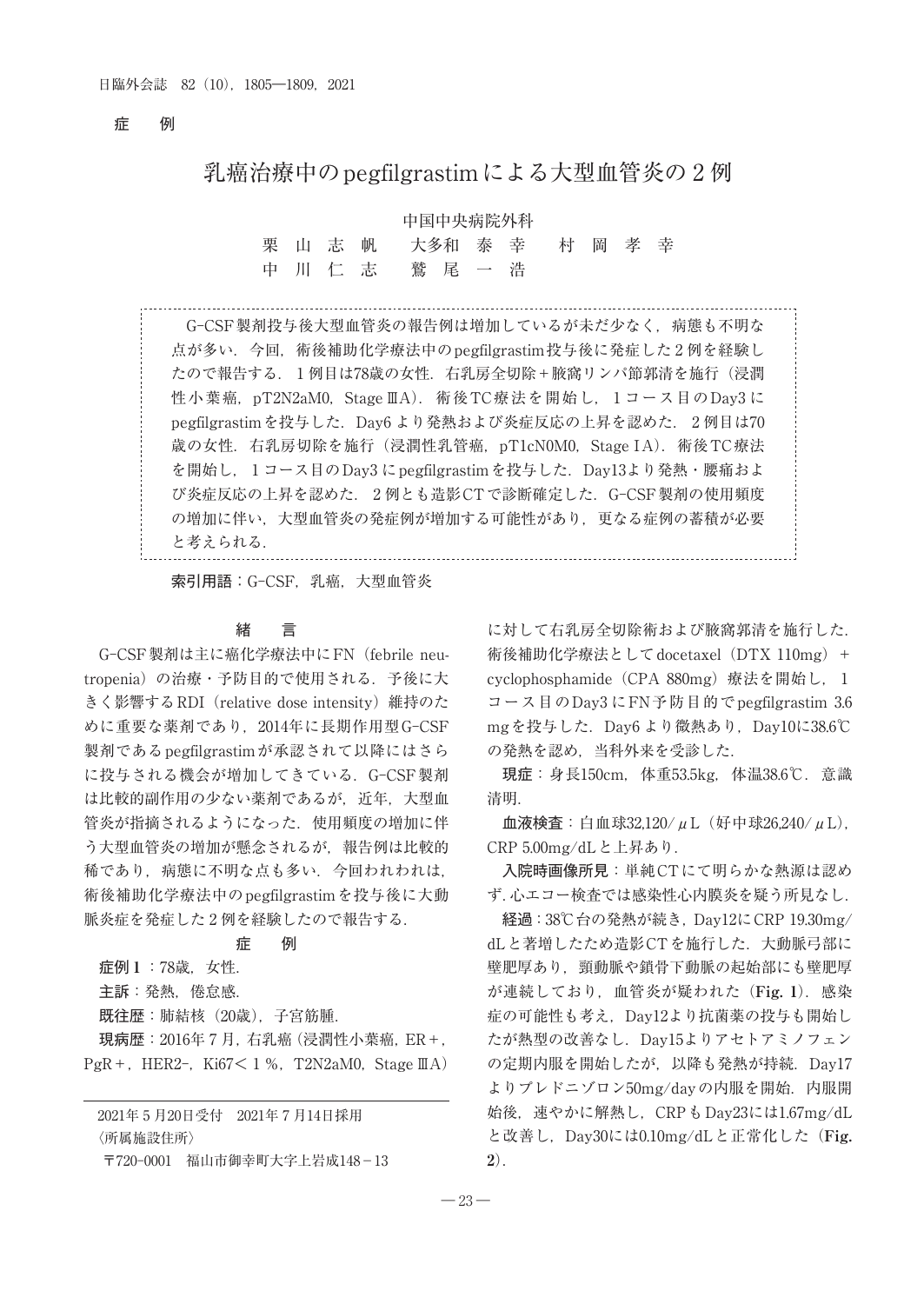

**Fig. 1** 症例**1**の造影**CT**:大動脈弓部に壁肥厚あり,頸動脈や鎖骨下動脈の起始部にも壁肥厚が 連続.



**Fig. 2** 症例**1**の臨床経過:プレドニゾロン内服開始後,速やかに解熱しCRPも 正常化した.

 プレドニゾロンを漸減しDay40に退院となったが, 以降の化学療法は希望せず,血管炎の再燃なく経過し ている.

症例 **2** :70歳,女性.

主訴:発熱,腰痛,両下肢の痺れ.

既往歴:原発性胆汁性胆管炎(40歳),子宮頸癌(61 歳で手術,以降は経過観察).

現病歴:2019年 4 月,右乳癌(浸潤性乳管癌,ER+,  $PgR +$ , HER2(2+): FISH(-), Ki67 20.2%, T1c-N0M0 Stage IA)に対して右乳房全切除+センチネル リンパ節生検を施行した. 術後補助化学療法として docetaxel  $(DTX 110mg)$  + cyclophosphamide  $(CPA)$ 900mg)療法を開始し, 1 コース目のDay3 にFN予 防目的にpegfilgrastim 3.6mgを投与した.Day13より 微熱・腰痛・両足先の痺れが出現.Day17に腰部~臀 部の痛みが増強し歩行困難となり,Day18に当科外来 を受診した.

現症:身長152.4cm,体重53.9kg,体温38.2℃.意識 清明.腰痛・下肢の痺れにより歩行困難.

血液検査:白血球17,170/μL(好中球15,710/μL), CRP 25.96mg/dLと上昇を認めた.肝機能異常なし. 各種免疫学的検査では異常所見なし.血液培養も陰性 であった.

入院時画像所見:造影CTにて胸腹部大動脈~大腿 動脈,右総頸動脈,左鎖骨下動脈などの動脈壁に壁肥 厚と造影効果増強を認め,大型血管炎が疑われた(**Fig. 3**).

経過:Pegfilgrastimによる薬剤誘発性血管炎と診 断し,Day18よりプレドニゾロン50mg/dayでの治療 を開始した.治療開始後,腰痛・下肢の痺れは数日で 改善. 側頭動脈炎の可能性も考え, Day24に左側頭動 脈より生検を施行したが炎症所見は認めなかった. プ レドニゾロン内服開始後は速やかにCRPは改善し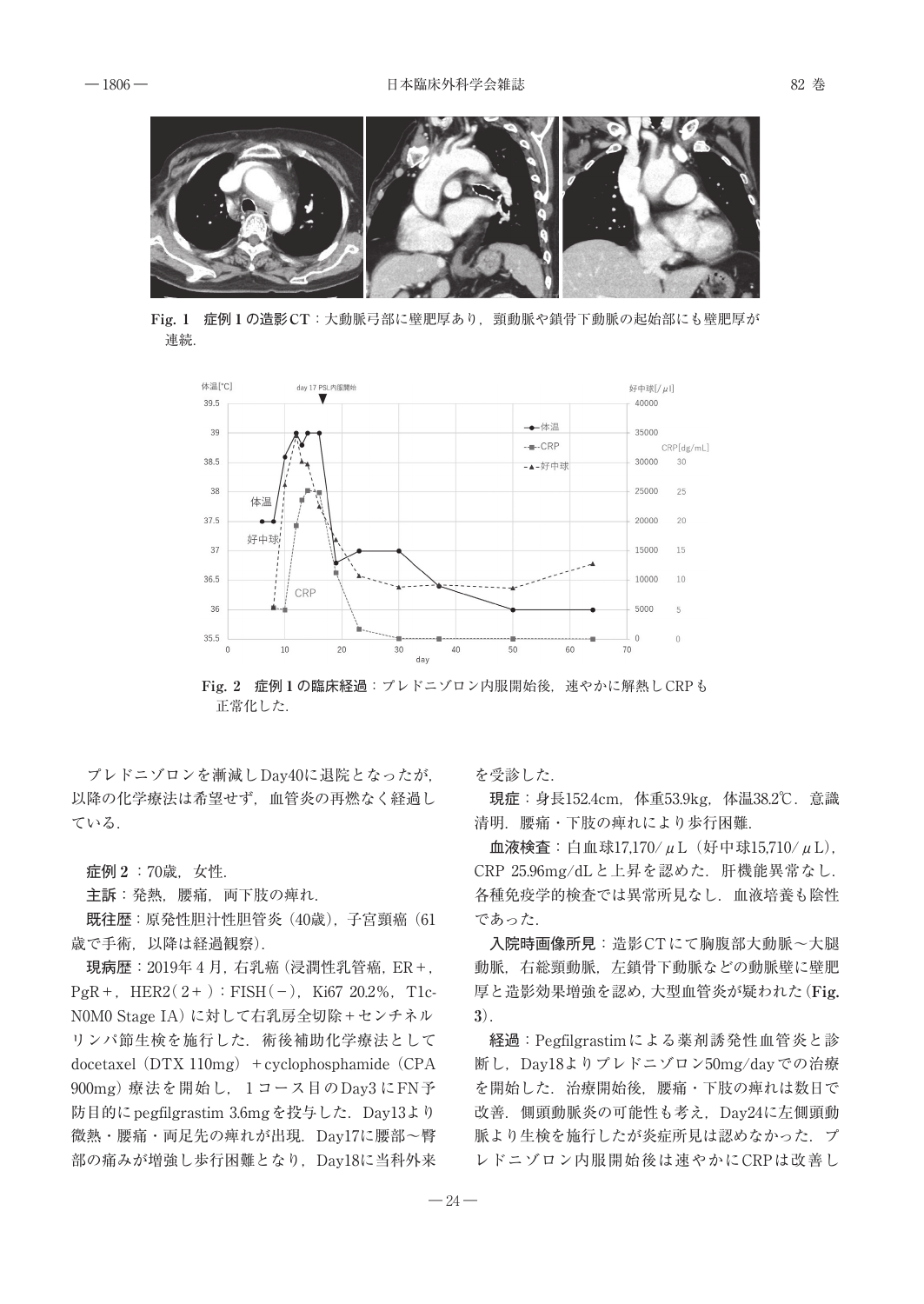

**Fig. 3** 症例**2**の造影**CT**:胸腹部大動脈~大腿動脈に壁肥厚と造影効果の増強あり.



**Fig. 4** 症例**2**の臨床経過:症例 1 と同様にプレドニゾロン内服開始後,速やか に解熱しCRPも正常化した.

Day21には9.43mg/dLと低下し,Day35には正常化し た(**Fig. 4**).プレドニゾロンを漸減しDay38に退院 となった.以降の化学療法は希望せず,動脈炎の再燃 なく経過している.

#### 考 察

 大動脈とその分枝の炎症である大型血管炎は高安動 脈炎・巨細胞性動脈炎・感染性動脈炎等であることが 多く,G-CSF製剤の副作用として起こる大型血管炎 は稀である. 初めての報告例は2004年のDarieらによ るもので,55歳の女性に末梢血幹細胞提供のため G-CSF製剤を使用した後に,上行大動脈に大動脈炎が 発症していた1). 本邦の医薬品副作用データベースを 基にした報告は16例あり2),医学中央雑誌およびPubMed において「G-CSF」「大型血管炎」,「G-CSF」「aortitis」 をキーワードに会議録を除き2020年までの期間で検索 したところ,G-CSF製剤が大動脈炎に関連している 可能性があるとする本邦報告例は9例あり、本例を含

め11例であった2)4)5)~9).発症機序としてIL-6,Th17, CD4 細胞, 好中球の活性化等の因子の関与が示唆さ れているが3)4). 一致した見解は得られていない. 投与 後 1 週間頃からの発熱や腹痛,背部痛,炎症マーカー の上昇といった所見に注意すべきとされる. また、容 量依存性に発症頻度が増えるわけではなく,発症リス クとして投与量や投与期間との関係性は不明とされ る.画像所見について検討した報告は少なく,他の大 型血管炎との画像上の鑑別点は明らかにされていない が,高安動脈炎の特徴的なCT所見であるDouble ring enhancementを呈したとの報告例を認める.Double ring enhancementは肥厚した動脈壁の外側の造影増 強効果と内側の造影効果の差により生じ,中膜~外膜 の炎症性変化と内膜のムチン/ゼラチン様腫脹を反映 していると考えられており,G-CSF製剤投与後大型血 管炎は病理学的背景が高安動脈炎に類似するのではな いかとする報告例を認める5).ステロイド治療を行っ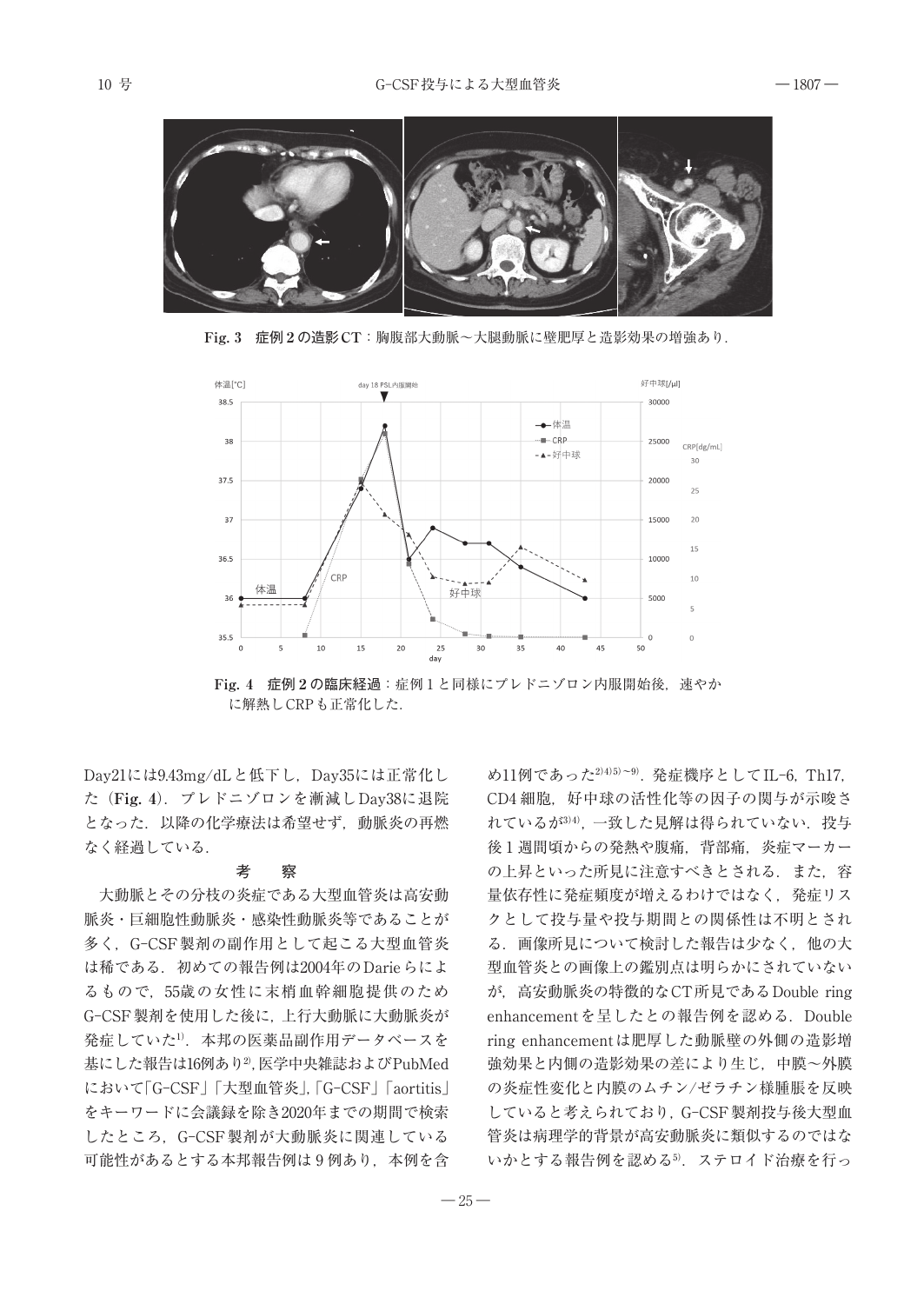た症例と経過観察のみで炎症が消失した症例の両者が あり,難治性を示したという報告は認めなかった. G-CSF製剤の投与を継続することにより大動脈炎を 繰り返す可能性があり,一度発症した場合には G-CSF 製剤の使用を控えた方がよいとされる. また, 軽快後にStanford B型解離や総腸骨動脈瘤を認めた 症例があり310), 重篤な結果を起こす可能性もあり軽 快後もフォローアップが必要と考えられる.

 乳癌補助療法においてAC療やFEC療法などanthracycline系薬剤を含むレジメンが標準治療とされ てきたが,無作為化第皿相試験が行われ,無病生存率 および生存率においてTC療法がAC療法を上回るこ とが報告されている11)12). Anthracyclineとtaxane併 用療法に対してはTC療法は非劣勢が示されなかった が,再発低リスクや心疾患の既往のある症例では選択 肢の一つとなる.TC療法中の欧米人でのFN発症率 は 5 %とされるが,日本人では65.8%と高いとされる. G-CSF 製剤の適正使用ガイドラインでは、FN発症率 が20%以上のレジメンを用いる場合には,発熱期間・ 入院期間・感染症による死亡率を減少させるため, G-CSF製剤の一次予防的投与が推奨されている. 本 邦では2014年 9 月に承認された長期作用型G-CSF製 剤であるpegfilgrastimがFN発症の一次予防投与目的 で使用される機会が多くなっている.

 G-CSF製剤投与後大型血管炎の原因薬剤の中で, 機序は不明であるがfilgrastim, lenograstimと比較し てpegfilgrastimの報告例が多い.長期作用型である ことでサイトカイン放出や好中球の活性化などが長期 間起こることに関係する可能性も考えられる. FNの 一次予防目的で投与されるG-CSF製剤は長期作用型 製剤であるpegfilgrastimであり、FN一次予防投与の 増加に伴うG-CSF製剤投与後大型血管炎の増加が危 惧される.今回報告した 2 例でも一次予防目的での pegfilgrastimの投与後に発症していた.CT・MRI・ 超音波検査が診断に有効とされ,今回の報告例でも単 純CTでは診断は困難であったが,造影CTが診断に 有用であった. 2 例ともステロイド投与後速やかに症 状改善したが,患者希望により化学療法が中止となっ ている.高齢者乳癌は増加しているが,米国臨床腫瘍 学会(ASCO)ガイドラインによるFNの患者側の危 険因子として65歳以上の高齢患者があげられている. さらに,進行乳癌に対してdose-dense化学療法を行 うことで再発や死亡のリスクが軽減されることがエビ デンスとして確立され,再発リスクが高く骨髄機能が

良好な症例では,術後化学療法としてG-CSF併用の dose-dense化学療法を行うことが推奨される.それ らのことも乳癌術後補助化学療法中の大型血管炎の発 症例増加の原因となりえると考えられる. 病態解明の ためにも今後の更なる症例の蓄積が必要と考えられ る.

# 結 語

 G-CSF製剤に起因する大型血管炎には未だ不明な 点も多い.貴重な症例と考え,文献的考察を加えて報 告した.

 なお,本論文の要旨は第28回日本乳癌学会学術総会 (2020年10月,完全Web開催)で発表した.

利益相反:なし

## 文 献

- 1) Darie C, Boutalba S, Fichter P, et al : Aortitis after G-CSF injections. Rev Med Interne 2004 ;  $25:225-229$
- 2) Oshima Y, Takahashi S, Tani K, et al : Granulocyte colony-stimulating factor-associated aortitis in the Japanese Adverse Drug Event Report database. Cytokine 2019 ; 119 : 47-51
- 3) Miller EB, Grosu R, Landau Z : Isolated abdominal aortitis following adrninistration of granulocyte colony stimulating factor (G-CSF). Clin Rheumatol 2016 ; 35 : 1655-1657
- 4) Hiranuma K, Kusunoki S, Fujino K, et al : Druginduced aortitis in a patient with ovarian cancer treated with bevacizumab combination therapy. Taiwan J Obste Gynecol 2018 ; 57 : 750-752
- 5) 池田裕里恵,奥泉 譲,木原好則他:G-CSF製 剤投与後に発症した大型血管炎 6 例の画像的検 討.新潟中病医誌 2019;27:10-13
- 6) 楢﨑 唯,高山裕介,小林英里佳他:ペグフィル グラスチムによる薬剤誘発性血管炎を発症した肺 腺癌の 1 例. 日呼吸会誌 2019; 8:344-348
- 7) 宮崎健人,高舘達之,元井冬彦他:膵癌化学療法 中に顆粒球コロニー刺激因子製剤による大動脈炎 を発症した 1 例.癌と化療 2020;47:851-853
- 8) 千野辰徳,大場崇旦,山本佳那他:乳癌化学療法 中Pegfilgrastim投与後に動脈炎所見を認めた 1 例.癌と化療 2018;45:1771-1774
- 9) Hoshina H, Takei H : Granulocyte-colony stimulating factor-associated aortitis in a woman with